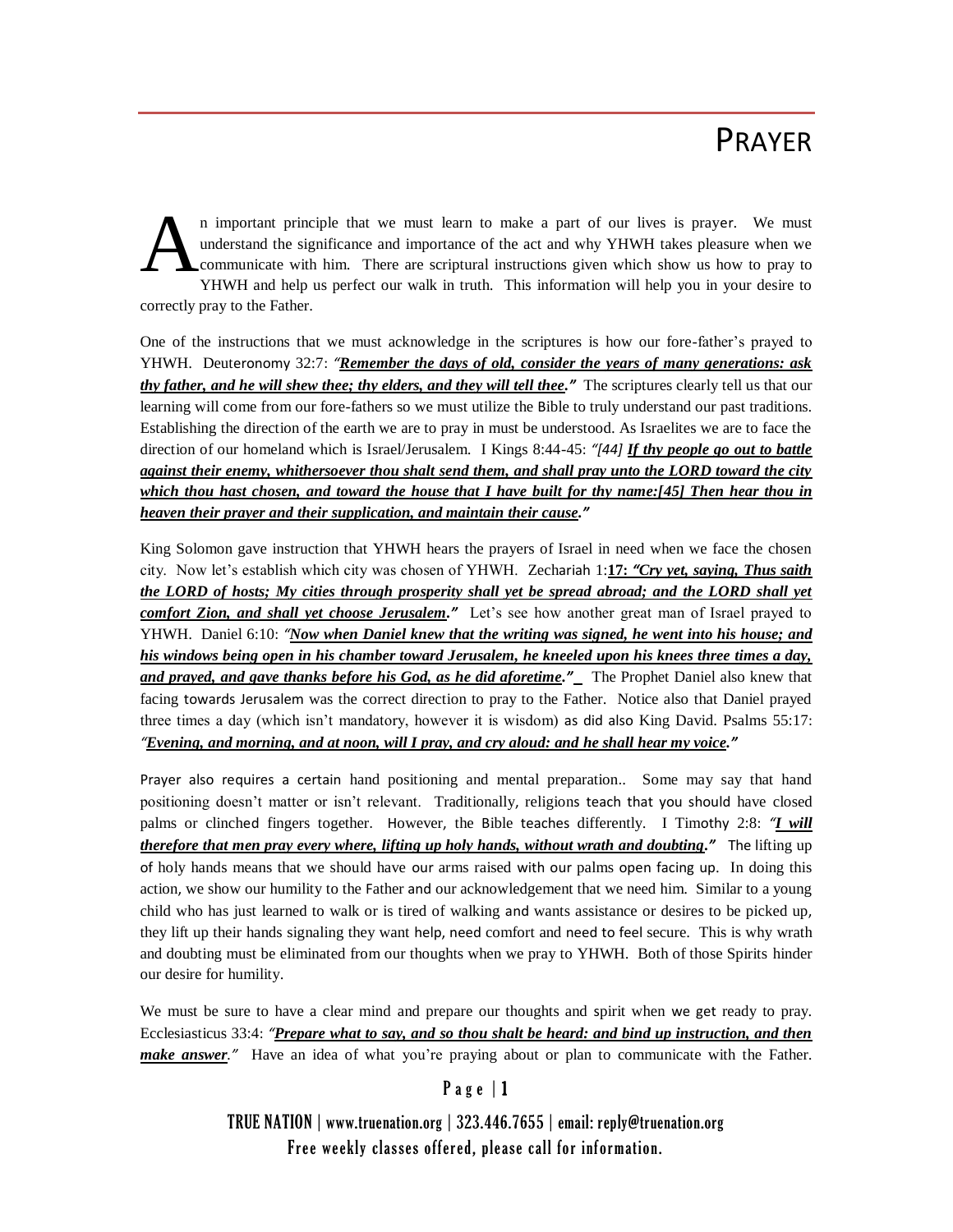YHWH doesn't take kindly to vain babbling and incoherent thoughts. Matthew 6:7: *"But when ye pray, use not vain repetitions, as the heathen do: for they think that they shall be heard for their much speaking."*If wickedness/sin is on our minds be advised your prayer is worthless and will not be heard by the Father! Psalms 66:18: *"If I regard iniquity in my heart, the Lord will not hear me:"*The heart being spoken of is our minds. It is vital that we have a sincere, humble mind when praying.

Some may say what is the significance of praying? Since we no longer offer sacrifices to YHWH our prayers now are good and acceptable sacrifices. Hebrews 13:16: *"But to do good and to communicate forget not: for with such sacrifices God is well pleased.<sup>"</sup>* Prayer is a mental form of communication that allows one to mentally discern or judge. YHWH said that it is a good thing to communicate and looks at it as a form of sacrifice. Let's further prove that in Hosea 14:2: *"Take with you words, and turn to the LORD: say unto him, Take away all iniquity, and receive us graciously: so will we render the calves of our lips."* Our mouths are symbolic to a sacrificial calf that was used for a sin offering!

What do we do if we don't know what to pray for some ask? Christ gave us clear instructions as to how and what to pray for. Matthew 6:5-13: *"[5] And when thou prayest, thou shalt not be as the hypocrites are: for they love to pray standing in the synagogues and in the corners of the streets, that they may be seen of men. Verily I say unto you, They have their reward. [6] But thou, when thou prayest, enter into thy closet, and when thou hast shut thy door, pray to thy Father which is in secret; and thy Father which seeth in secret shall reward thee openly. [7] But when ye pray, use not vain repetitions, as the heathen do: for they think that they shall be heard for their much speaking. [8] Be not ye therefore like unto them: for your Father knoweth what things ye have need of, before ye ask him. [9] After this manner therefore pray ye: Our Father which art in heaven, Hallowed be thy name. [10] Thy kingdom come. Thy will be done in earth, as it is in heaven. [11] Give us this day our daily bread. [12] And forgive us our debts, as we forgive our debtors. [13] And lead us not into temptation, but deliver us from evil: For thine is the kingdom, and the power, and the glory, for ever. Amen."*

Briefly breaking down this prayer the word "Our" shows possession or sharing. We acknowledge that YHWH is Our Father (Israel and only him showing he's the omnipotent Power). We express our desire to do His will and not our own, the bread we ask for is symbolic to strength, motivation and knowledge to do his will, and always seek for forgiveness as we must forgive our brothers and sisters in transgression. For further understanding on this principle lets read Eccelsiasticus 28:1-6: *"[1] He that revengeth shall find vengeance from the Lord, and he will surely keep his sins [in remembrance.] [2] Forgive thy neighbour the hurt that he hath done unto thee, so shall thy sins also be forgiven when thou prayest. [3] One man beareth hatred against another, and doth he seek pardon from the Lord? [4] He sheweth no mercy to a man, which is like himself: and doth he ask forgiveness of his own sins? [5] If he that is but flesh nourish hatred, who will intreat for pardon of his sins? [6] Remember thy end, and let enmity cease; [remember] corruption and death, and abide in the commandments."*In closing we ask that YHWH protect us from temptation (we must admit to our temptations in order no to be lead by them) and always pray to be delivered when evil and wickedness is present.

In closing, let us be reminded that sometimes we're in moments of despair and can't follow all of the protocols that are mentioned in this literature. Some situations we find ourselves in won't allow us the time, space or opportunity, so what happens in that instance? Romans 8:26-27**:** *"And he that searcheth the hearts knoweth what is the mind of the Spirit, because he maketh intercession for the saints according to the will of God.[28] And we know that all things work together for good to them that love God, to them* 

## P a g e | 2

TRUE NATION | www.truenation.org | 323.446.7655 | email: reply@truenation.org Free weekly classes offered, please call for information.